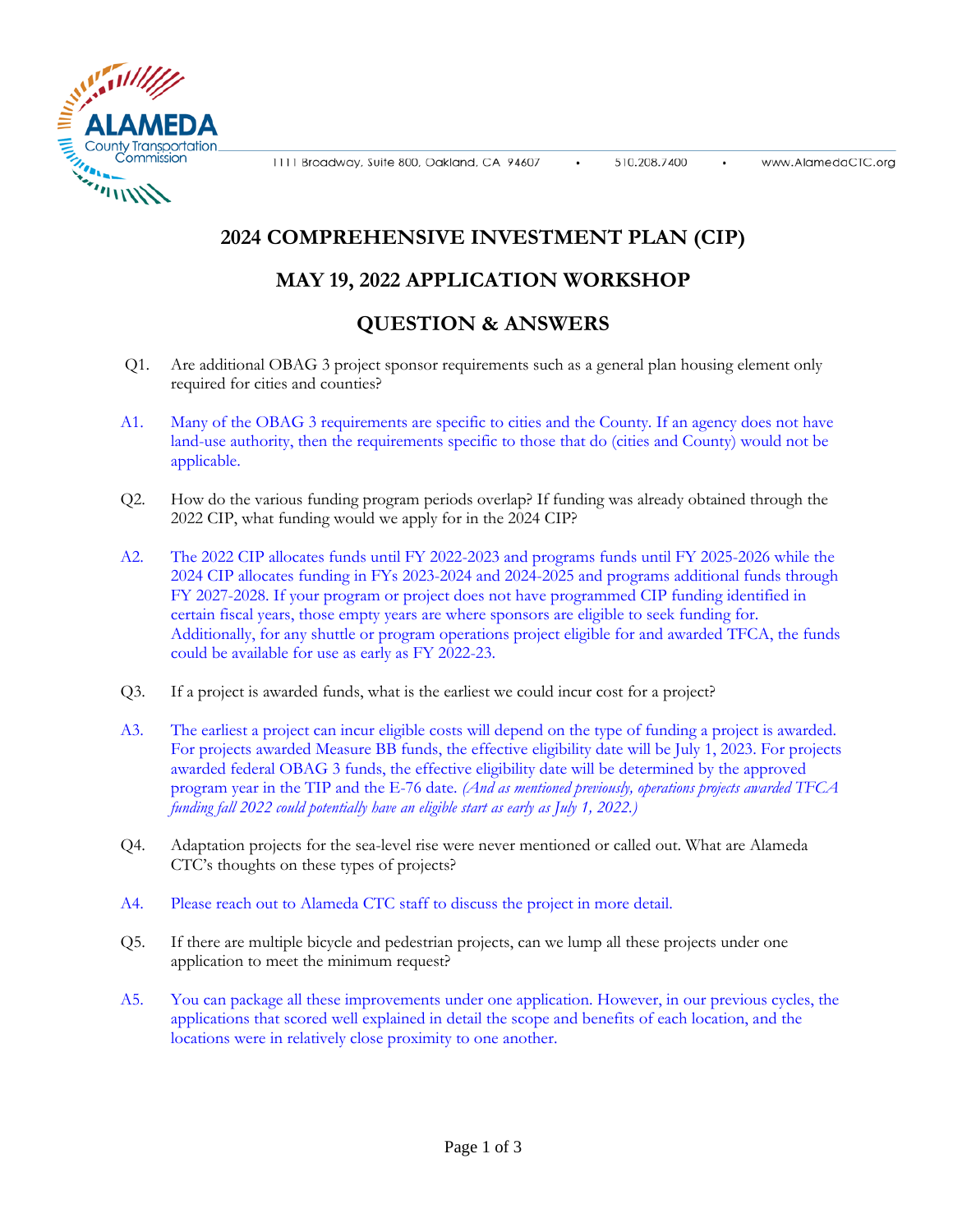- Q6. Would Alameda CTC staff be able to develop funding proposals so Alameda CTC administered funds can be used as a local match against OBAG 3 grant for a project application?
- A6. No. The goal of the CIP is to maximize our investments and leverage our funding against external sources secured by the project sponsor. We are expecting local jurisdictions to bring their own matching funds for the application. Per the Alameda CTC's Small Cities Program Policy, the Cities of Albany, Emeryville, and Piedmont are not required to provide a match. For small cities recommended for federal OBAG funds, Alameda CTC will strive to fulfil federal matching requirements with Alameda CTC administered discretionary funds, if available.
- Q7. Alameda CTC 2024 CIP has a required local match of 25%, while OBAG 3 has a required local match of 11.47%. If we do receive OBAG 3 funding, can we reduce our local match requirements from 25% to 11.47%?
- A7. No. The CIP process requires applicants to propose projects for funding and Alameda CTC will determine the most viable funding source. Therefore, the minimum match will remain at 25% by phase against all requested funds.
- Q8. What are the additional reporting and compliance issues triggered by OBAG 3? Estimate FTE equivalent?
- A8. Most of the OBAG 3 requirements are already existing for the OBAG 2 federal funds. For OBAG 3, MTC requires a jurisdictions General Plan Housing Element to reflect the Regional Housing Needs Allocation (RHNA) for 2023-2031. The Surplus Lands Acts Resolution that was adopted for OBAG 2 has additional language for density bonuses and accessory dwelling units for OBAG 3. In addition, the OBAG 3 had a new requirement for all jurisdictions to have a Local Road Safety Plan (LRSP) or equivalent.
- Q9. If a city is currently developing its LRSP, will that be considered during the application process?
- A9. Cities that already have these required resolutions/plans adopted do not get extra points during the application process. However, all applicants that are applying for federal funds must meet the sponsor requirements including having an LRSP adopted by June 30, 2023. *(Clarification: As stated in the 2024 CIP Guidelines, Alameda CTC is requesting sponsors to comply with MTC's OBAG 3 sponsor requirements, as applicable, by June 30, 2023, six (6) months ahead of MTC's December 31, 2023 deadline.)*
- Q10. If another person from our agency previously applied, can we get access to the prior applications?
- A10. Yes, it is possible to have access to prior applications. There are two ways to obtain prior applications. Alameda CTC can either email you PDF copies of the prior applications, or we can help you gain access to your agency zoom grants account. *(Clarification: each agency has one primary account holder/administrator.*)
- Q11. The application calls out a federal funding obligation date of January 31, 2027. Is that the date the E-76 date would be approved and the date you can start incurring expenditures? What would be the performance period?
- A11. For awarded federal OBAG 3 funding, all funds need to be obligated by January 31, 2027, and that is the latest allowable date for the E-76 authorization to proceed to be issued. The E-76 and finance letter would indicate the performance period, which is typically 6 years.